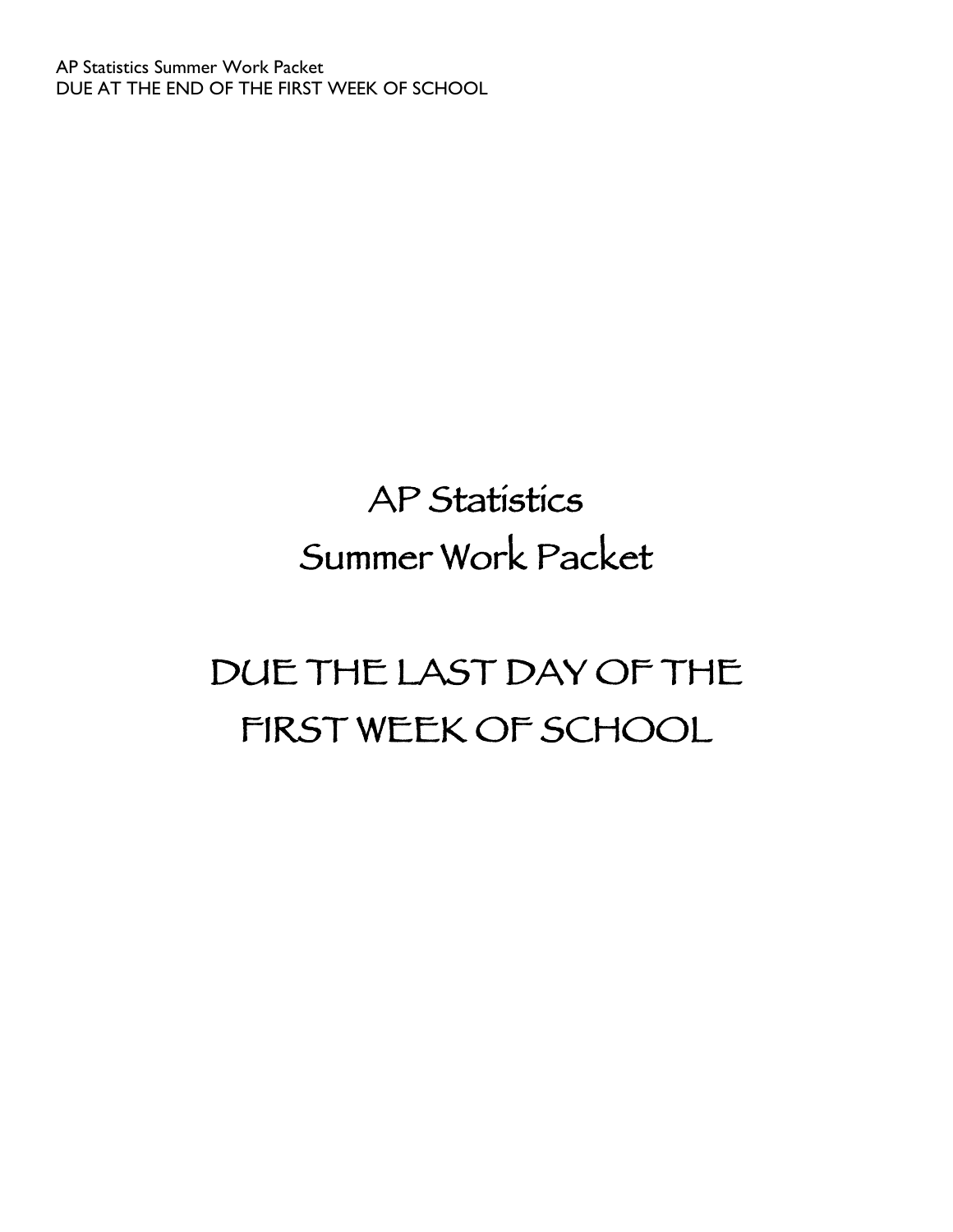## **Welcome to AP Statistics!**

This course is a college-level introductory statistics course. I expect that you will treat this course with the same seriousness and dedication that you would treat a college course.

Your **required** summer work includes the following:

- 1) **Read Ch. 1** of your AP Statistics book (attached as a pdf). You will be responsible for knowing the big ideas (in the summery at the end of the chapter) and the vocabulary words in bold. You will take a quiz on this material at the end of the second week of class.
- 2) **Complete the attached problems**. These will be graded, so be sure to answer them thoroughly using complete sentences and legible handwriting.

Sign here to state that you completed these problems independently, without assistance from another person, including or use of the Internet. Consider these questions open-note and open-book but not open-friend. Using the attached file or other AP Statistics prep book is acceptable.

- 3) Complete the **Calculator Skills** section of the packet.
- 4) Purchase a **new or used graphing calculator** of one of the following models: TI-84 Plus, or TI 84 Plus CE. You **must** have a graphing calculator by the first day of class. Non-TI calculators (Casio, HP Prime, etc.) or graphing calculator apps are not acceptable. If purchasing a calculator is a hardship for your family, please let me know as soon as possible so that we can determine a workable solution. *You will need this calculator in class and at home daily. Waiting until midway through the year to purchase or talk with me about this need is not acceptable*.



5) Purchase an **AP Statistics test prep book**. Kaplan, Princeton Review, 5 Steps to a 5, or Barron's are all good books and are easily available. If purchasing a calculator is a hardship for your family, please let me know as soon as possible so that we can determine a workable solution.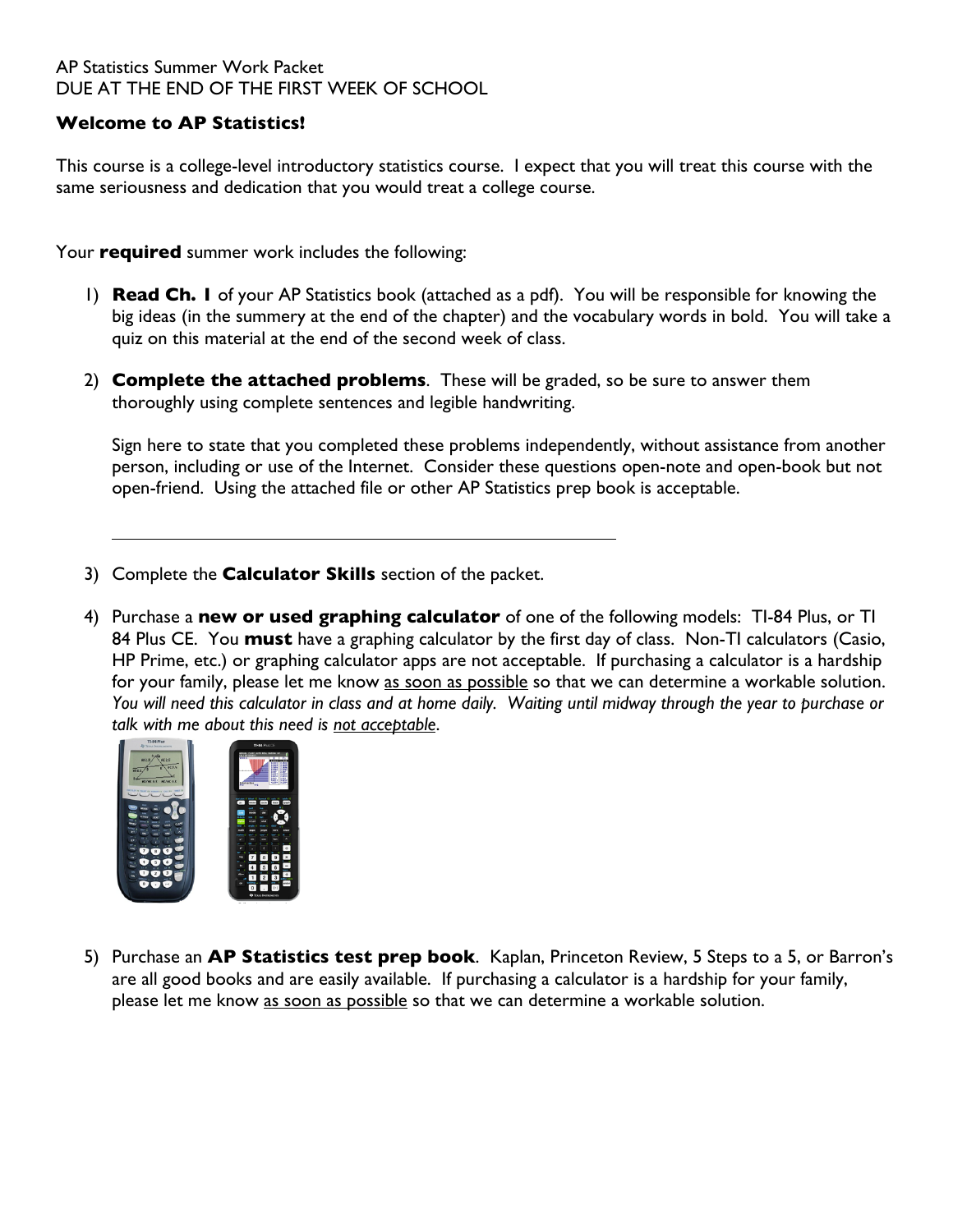#### **AP Statistics practice free-response questions:**

1) Five hundred randomly selected 16-year-old students from a large school district took a health-education course that focused on stress reduction and mindfulness. Prior to the course, each student took a 10 question pre-test about their knowledge on the subject. Following the course, each student took a 10 question post-test on the material. Their scores appear in the frequency table below. For example, 4 students earned a score of 1 on the pre-test, and 17 students earned a score of 1 on the post-test.

| Score         | Pre-Test Frequency | Post-Test Frequency |
|---------------|--------------------|---------------------|
|               |                    |                     |
| $\mathcal{P}$ | 7                  | 3 I                 |
| 3             | 29                 | 49                  |
| 4             | 39                 |                     |
| 5             | 54                 | 70                  |
| 6             | 69                 | 87                  |
| 7             | 78                 | 83                  |
| 8             | 54                 | 93                  |
| 9             | 34                 | 73                  |
|               | Q                  | 39                  |

a. Display these data graphically so that the pre-test scores and post-test scores can be easily compared.

b. Based on an examination of your graphical display, write a few sentences comparing the pretest scores and post-test scores in this population.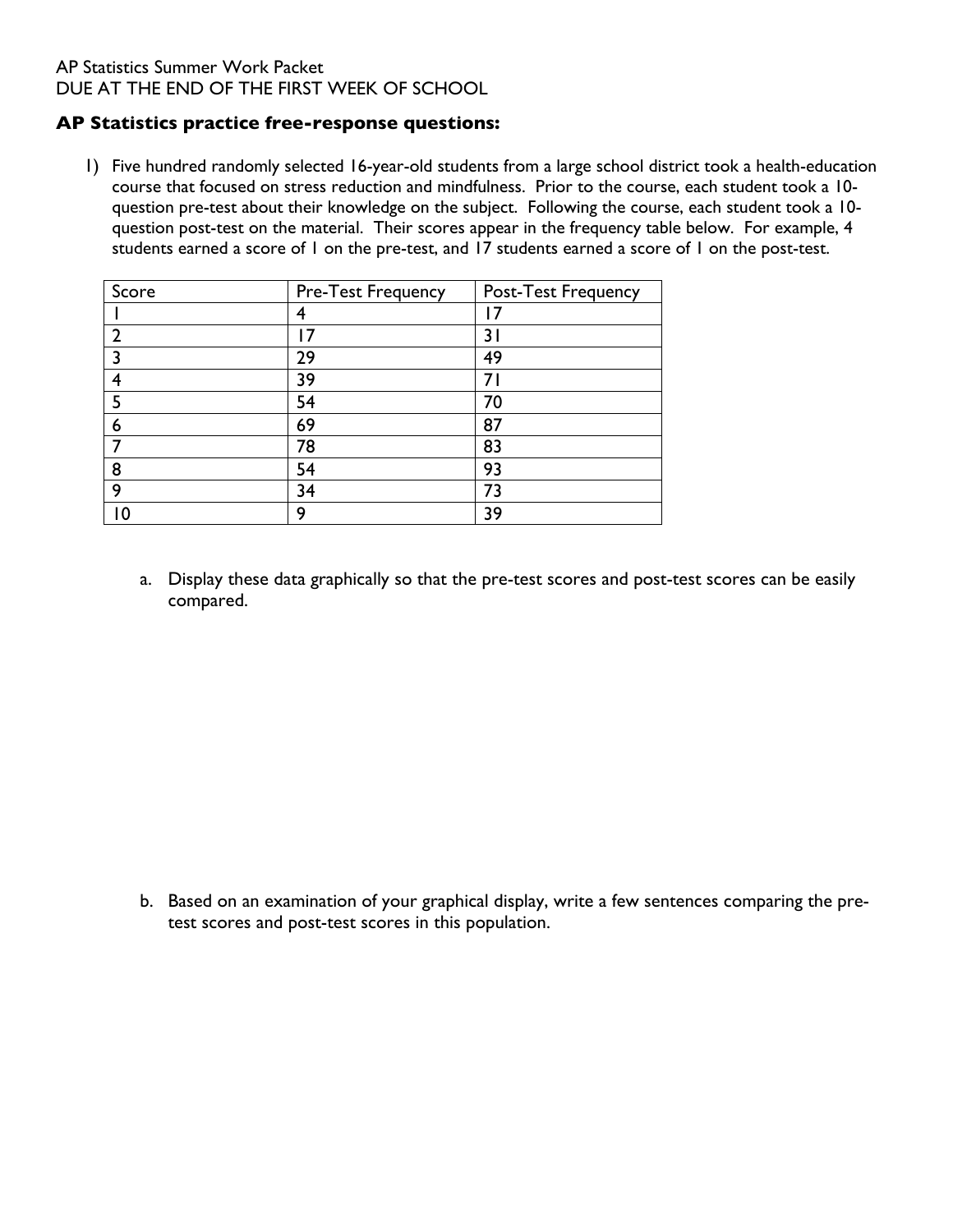2) The summary statistics for the number of bagels sold per day at the Latin school store for 117 days in school year 2018 – 2019 are shown below.

| l N   | <b>MEAN</b> | MEDIAN   STDEV |       | <b>SE</b><br><b>MEAN</b> | <b>MIN</b> | <b>MAX</b> | Q     | Q <sub>3</sub> |
|-------|-------------|----------------|-------|--------------------------|------------|------------|-------|----------------|
| l 117 | 14.941      | 13.070         | 6.747 | 0.624                    | 4.850      | 38.180     | 9.680 | 19.250         |

a. Describe a procedure that uses these summary statistics to determine whether there are outliers.

b. Are there outliers in these data?

Justify your answer based on the procedure that you described in part (a).

c. The School Store managers reported that on a particular day, the store sold only 10 bagels. Use the information provided to comment on this reported statement.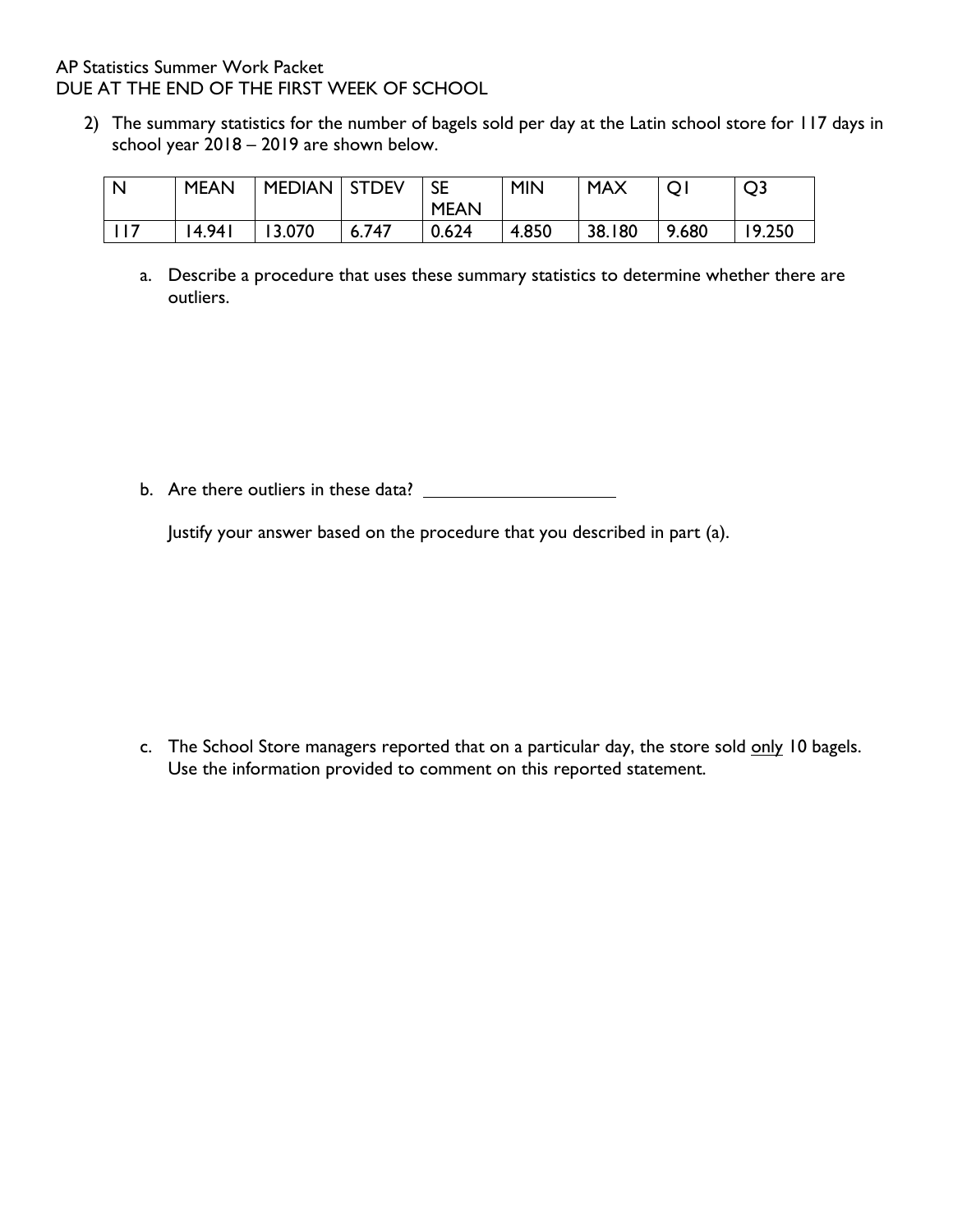3) During Lion Day, 50 juniors and 50 seniors completed a relay race. Descriptive statistics for the completion times (in minutes) for the two groups are shown below.

|                | <b>Students</b> | <b>Faculty Members</b> |
|----------------|-----------------|------------------------|
| Mean           | 9.90            | 12.09                  |
| Median         | 9.25            | 11.00                  |
| Minimum        | 3.75            | 4.50                   |
| Maximum        | 16.50           | 25.00                  |
| Lower quartile | 6.75            | 8.75                   |
| Upper quartile | 13.75           | 15.75                  |

a. Use the same scale to draw boxplots for the completion times for juniors and for seniors.

b. Write a few sentences comparing the variability of the two distributions.

c. You have been asked to report on this event for the school newspaper. Write a few sentences describing junior and senior performances in this competition for the paper.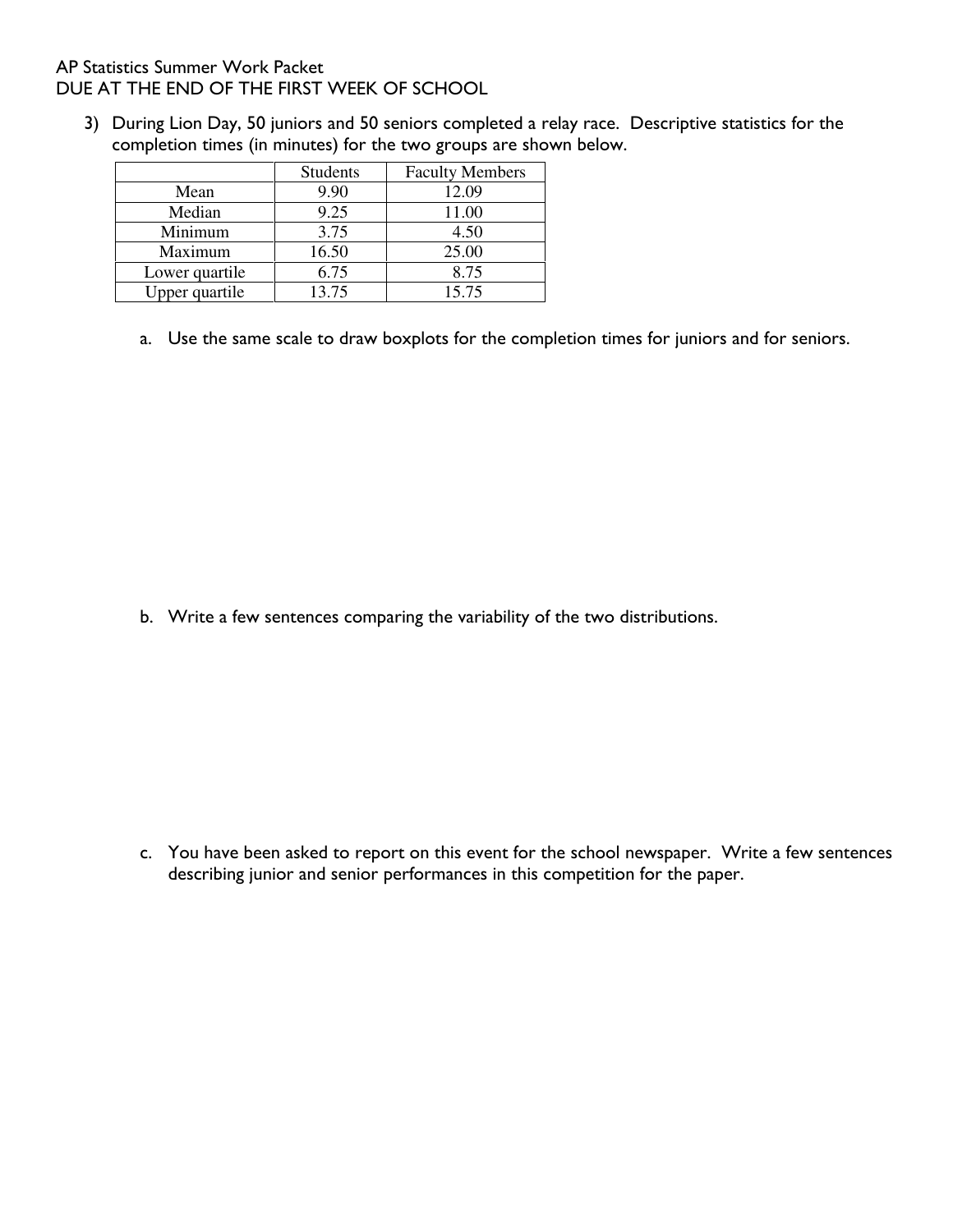AP Statistics Summer Work Packet DUE AT THE END OF THE FIRST WEEK OF SCHOOL **DIRECTIONS: SHOW ALL YOUR FACKEL**<br>Directions: Indicate clearly the methods you will be scored on the methods you will be scored on the score on the DUE AT THE END OF THE FIRST WEEK OF SCHOOL

4) Madison spends her summers working as a server in a restaurant, where she can earn a tip from each customer she serves. The histogram below shows the distribution of her 60 tip amounts for one day of work. serves. The histogram below shows the distribution of her 60 tip amounts for one day of work.



a. Write a few sentences to describe the distribution of tip amounts for the day shown.

b. One of the tip amounts was \$8. If the \$8 tip had been \$18, what effect would the increase have had on the following statistics? Justify your answers with words and/or calculations.

The mean:

The median: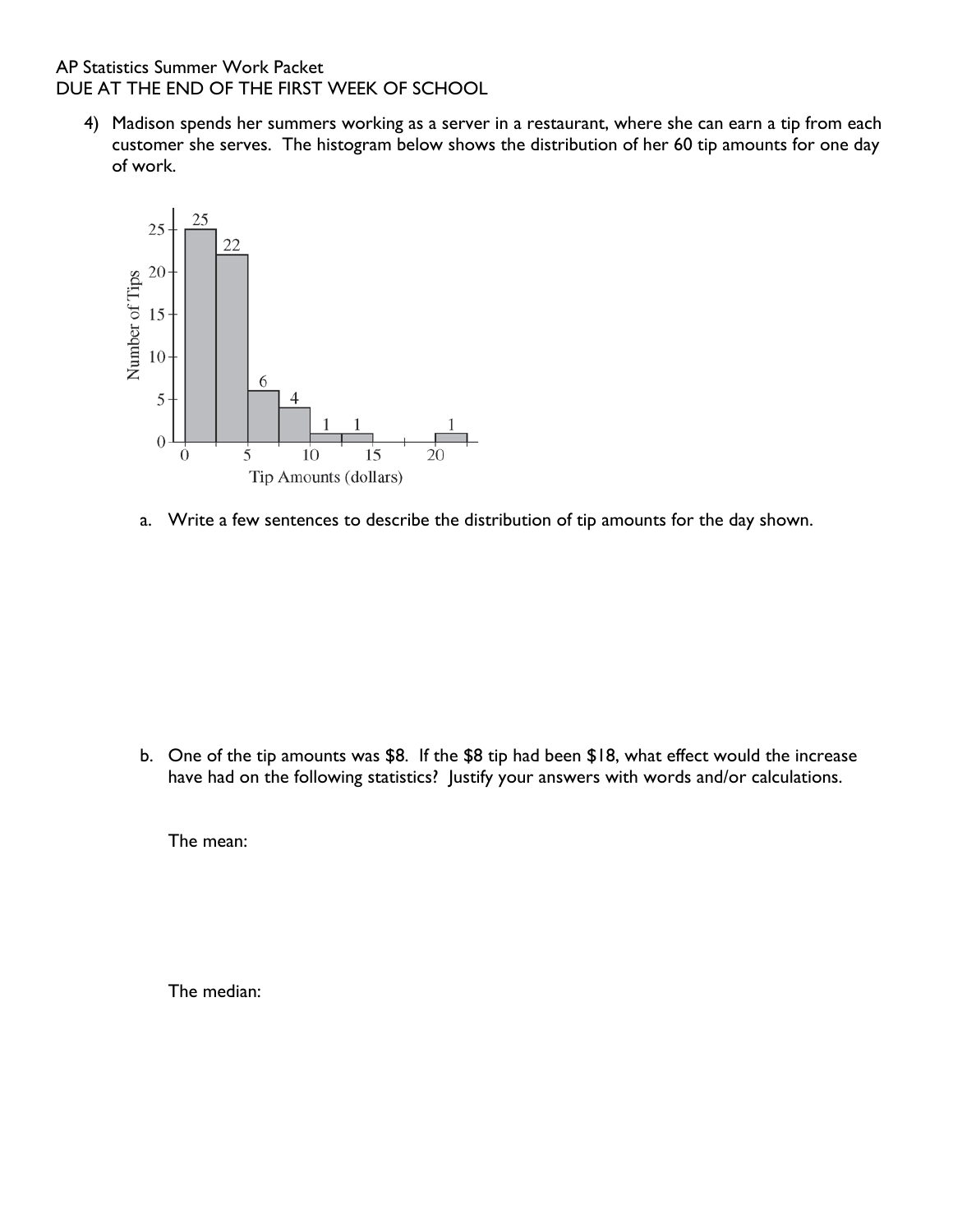## **AP Statistics Calculator Skills:**

Watch this video on calculator functions for the AP Statistics exam (Google "AP Statistics Calculator Review Ti84 AP STATS" by the Algebros). Bookmark this video so that you can refer to it throughout the year. There will likely be some measurements that you have never heard. That is fine. Right now, we are working on becoming comfortable with your calculator.

Complete the following problems:

1) Students measured their heart rates before and after drinking a sugary soda. The data are below. Use your calculator to find the mean, standard deviation, median, and IQR of the data.

| Student | Heart Rate Before Soda |
|---------|------------------------|
|         | 72                     |
|         | 67                     |
|         | 68                     |
|         | 75                     |
|         | 62                     |
|         | 59                     |
|         | 86                     |
| ο<br>o  | 86                     |
| O       | 79                     |
| 10      | 70                     |

mean  $\bar{x}$ :

| standard deviation Sx: |  |
|------------------------|--|
|                        |  |

median:

IQR:

2) Sketch a boxplot of the data below. Make sure to include a scale.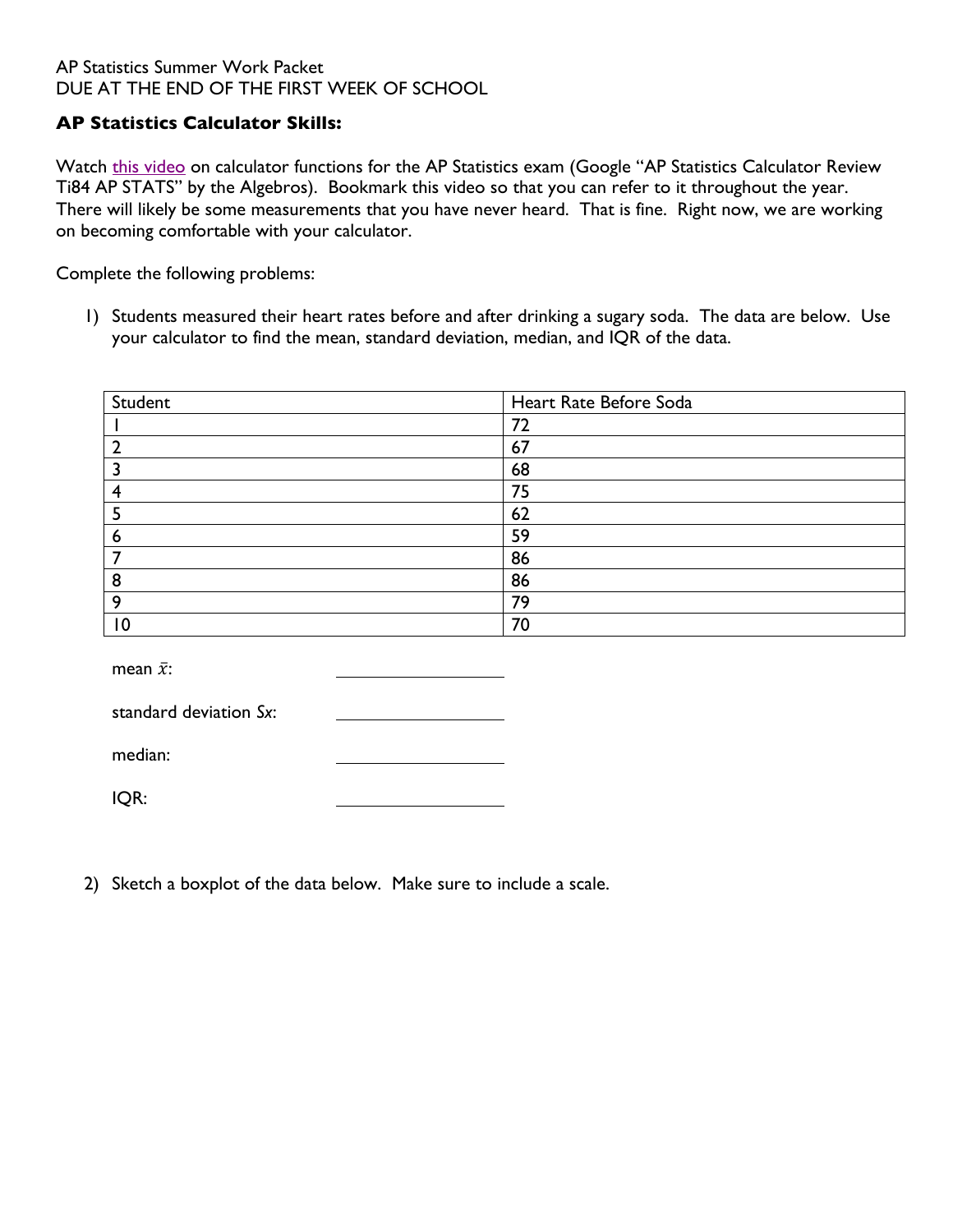<sup>3)</sup>

| Student         | Heart Rate Before Soda | Heart Rate After Soda |
|-----------------|------------------------|-----------------------|
|                 | 72                     | 78                    |
|                 | 67                     | $\overline{7}$        |
|                 | 68                     | 80                    |
|                 | 75                     | 78                    |
|                 | 62                     | 68                    |
| o               | 59                     | 66                    |
|                 | 86                     | 92                    |
| 8               | 86                     | 89                    |
| 9               | 79                     | 85                    |
| $\overline{10}$ | 70                     | 77                    |

- a. Find the correlation *r* between these two variables.
- b. Find the equation of the regression line ("linreg")
- 4) Sketch a scatterplot of the data above. Make sure to include a scale.

5) Sketch a residual plot for the data above. Make sure to include a scale.

6) Find the residual (y-value) for the data point that has an *x* value of 67.